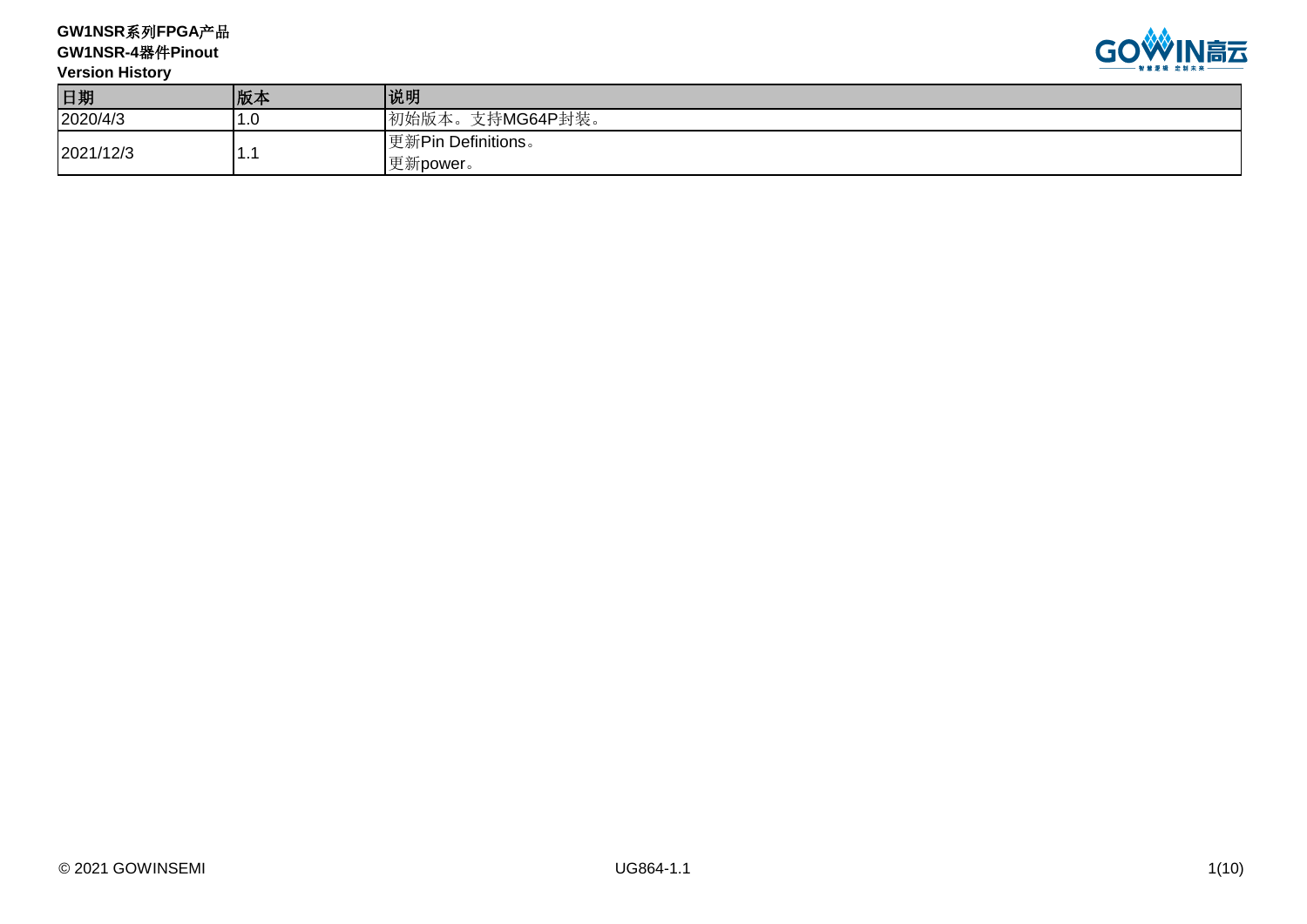**GW1NSR-4**器件**Pinout**

### **Pin Definitions**



| 方向    | 说明                                                                      |
|-------|-------------------------------------------------------------------------|
|       |                                                                         |
|       | [End]提供管脚在器件中的位置信息, 包括L(left) R(right) B(bottom) T(top)                 |
|       | [Row/Column Number]提供管脚在器件中的具体行列位置信息, 若[End]为T(top)或B(bottom), 则提供      |
|       | 列信息, 即管脚对应的CFU列数。若[End]为L(left)或R(right), 则提供行信息, 即管脚对应的CFU行数           |
|       | [A/B]提供差分信号对信息                                                          |
|       |                                                                         |
|       | 多功能管脚定义,/MMM表示在用户I/O功能的基础上有另外的一种或多种功能。当这些功能不使用的时                        |
|       | 候, 这些管脚可以用作用户I/O                                                        |
| I/O   | CPU模式下的数据端口D0                                                           |
| 1/O   | CPU模式下的数据端口D1                                                           |
| I/O   | CPU模式下的数据端口D2                                                           |
| I/O   | CPU模式下的数据端口D3                                                           |
| I/O   | CPU模式下的数据端口D4                                                           |
| I/O   | CPU模式下的数据端口D5                                                           |
| I/O   | CPU模式下的数据端口D6                                                           |
| I/O   | CPU模式下的数据端口D7                                                           |
|       | CPU模式下选择D[7: 0]的数据输入输出方向, "0"选择写入, "1"选择读出                              |
| O     | SERIAL模式下的数据输出                                                          |
| 内部弱上拉 | SERIAL模式下的数据输入                                                          |
| 内部弱上拉 | JTAG模式串行模式输入                                                            |
|       | JTAG模式串行时钟输入                                                            |
| O     | JTAG模式串行数据输出                                                            |
|       | JTAG模式串行数据输入                                                            |
|       | 恢复JTAG下载功能信号                                                            |
|       | 全局复位GowinCONFIG逻辑信号, 低电平有效                                              |
|       | 访问SPI FLASH方式选择信号, 低电平表示Fast Read模式; 高电平表示Read模式                        |
|       | 高电平表示成功完成编程配置                                                           |
|       | 低电平表示未完成编程配置或编程配置失败                                                     |
|       | DONE信号为低电平时, 延迟芯片启动, 直到DONE信号为高电平                                       |
| I/O   | 高电平表示当前可以对器件进行编程配置                                                      |
|       | 低电平表示无法对器件进行编程配置<br>MSPI模式下MI                                           |
|       | MSPI模式下MO                                                               |
|       | I/O<br>IO [End][Row/Column Number][A/B]/MMM<br>内部弱上拉<br>内部弱上拉<br>O<br>O |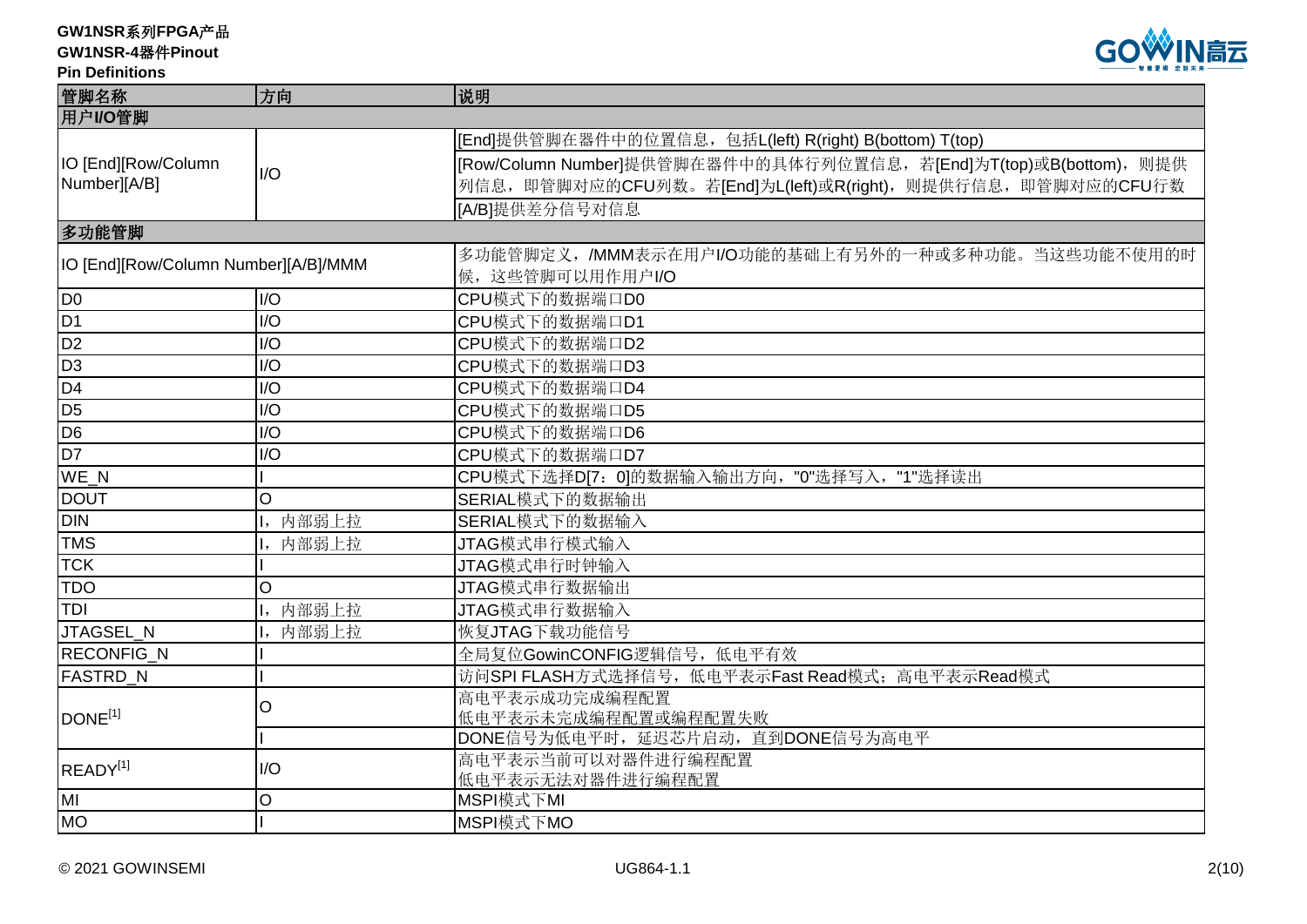# **GW1NSR-4**器件**Pinout**

**Pin Definitions**



| 管脚名称                    | 方向                                   | 说明                                                    |  |  |  |
|-------------------------|--------------------------------------|-------------------------------------------------------|--|--|--|
| MCS_N                   | O                                    | MSPI模式下的使能信号MCS_N, 低电平有效                              |  |  |  |
| <b>MCLK</b>             | O                                    | MSPI模式下时钟输出MCLK, 默认频率为 2.5Mhz                         |  |  |  |
| <b>SCLK</b>             |                                      | SSPI, SERIAL, CPU模式下的时钟输入                             |  |  |  |
| <b>SO</b>               | O                                    | SSPI模式下SO                                             |  |  |  |
| $\overline{\mathsf{S}}$ | I/O                                  | SSPI模式下SI                                             |  |  |  |
| SSPI_CS_N               | I/O                                  | SSPI模式下的使能信号SSPI_CS_N, 低电平有效, 内部弱上拉                   |  |  |  |
| CLKHOLD_N               | 1, 内部弱上拉                             | 高电平表示SSPI模式和CPU模式操作有效                                 |  |  |  |
|                         |                                      | 低电平表示SSPI模式和CPU模式操作无效                                 |  |  |  |
| GCLKC_[x]               |                                      | 'GCLKT_[x]的差分对比输入管脚,C(Comp),[x]是全局时钟序号 <sup>[2]</sup> |  |  |  |
| GCLKT_[x]               |                                      | 全局时钟输入管脚, T(True), [x]: 全局时钟序号                        |  |  |  |
| LPLL C fb/RPLL C fb     |                                      | 左边/右边PLL反馈输入管脚, C(Comp)                               |  |  |  |
| LPLL_T_fb/RPLL_T_fb     |                                      | 左边/右边PLL反馈输入管脚, T(True)                               |  |  |  |
| LPLL C in/RPLL C in     |                                      | 左边/右边PLL时钟输入管脚, C(Comp)                               |  |  |  |
| LPLL T in/RPLL T in     |                                      | 左边/右边PLL时钟输入管脚, T(True)                               |  |  |  |
| CH[7:0]                 |                                      | 八通道模拟输入                                               |  |  |  |
| MODE <sub>2</sub>       | 内部弱上拉                                | GowinCONFIG配置模式选择信号端口;若该管脚未被封装出来,<br>内部接地             |  |  |  |
| MODE1                   | 内部弱上拉                                | GowinCONFIG配置模式选择信号端口; 若该管脚未被封装出来, 内部接地               |  |  |  |
| MODE0                   | I, 内部弱上拉                             | GowinCONFIG配置模式选择信号端口; 若该管脚未被封装出来, 内部接地               |  |  |  |
| 其他管脚                    |                                      |                                                       |  |  |  |
| <b>NC</b>               | <b>NA</b>                            | 预留未使用                                                 |  |  |  |
| <b>VSS</b>              | <b>NA</b>                            | Ground管脚                                              |  |  |  |
| <b>VCC</b>              | <b>NA</b>                            | 核电压供电管脚                                               |  |  |  |
| VCCO#                   | <b>NA</b>                            | I/O BANK#的I/O电压供电管脚                                   |  |  |  |
| <b>VCCX</b>             | <b>NA</b>                            | 辅助电压供电管脚                                              |  |  |  |
| <b>VCCP</b>             | <b>NA</b>                            | FLASH供电管脚 (1.8V)                                      |  |  |  |
| <b>VCCPLL</b>           | <b>NA</b>                            | PLL电压供电管脚                                             |  |  |  |
| <b>VDDA</b>             | <b>NA</b>                            | ADC模拟电源电压, VDDA=3.3V                                  |  |  |  |
| X16                     | <b>NA</b>                            | 指示IO支持16: 1功能                                         |  |  |  |
| <b>VREF</b>             | <b>NA</b>                            | ADC外部参考电压输入管脚                                         |  |  |  |
| 注!                      |                                      |                                                       |  |  |  |
|                         | [1]在芯片配置前及配置期间, 需保持默认弱上拉, 不可强驱动为"0"。 |                                                       |  |  |  |
|                         | [2]当输入是单端时, GCLKC_[x]所在管脚不是全局时钟管脚。   |                                                       |  |  |  |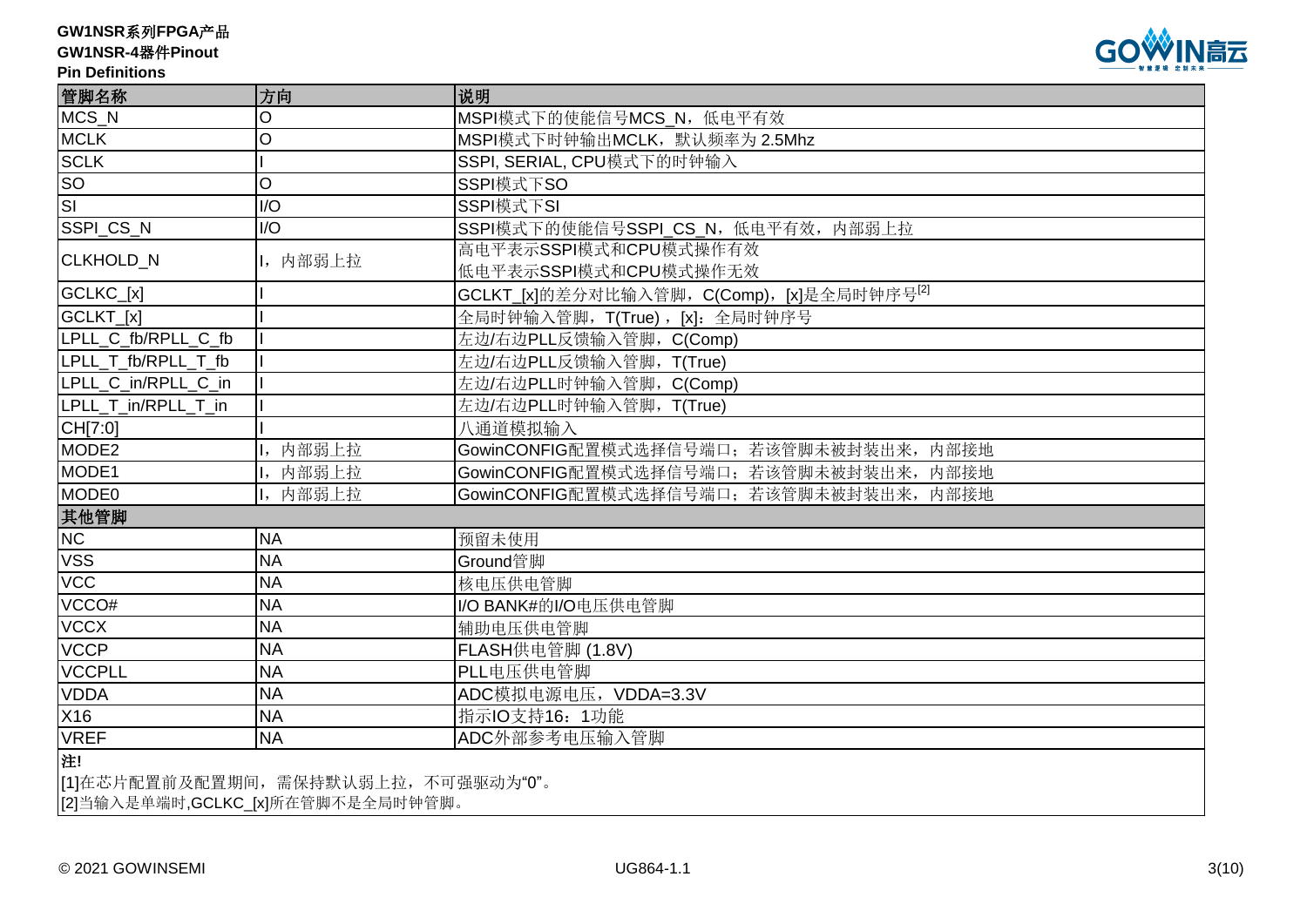**GW1NSR**系列**FPGA**产品 **GW1NSR-4**器件**Pinout Bank**



IO Bank3 **GW1NSR** IO Bank2 IO Bank0

# 注!

[3]用户也可选择外部的VREF输入(使用Bank中任意一个I/O管脚作为外部VREF输入)。 [1]每个Bank还提供一个独立的参考电压(VREF); [2]用户可以选择使用IOB内置的VREF源(等于0.5\*VCCO);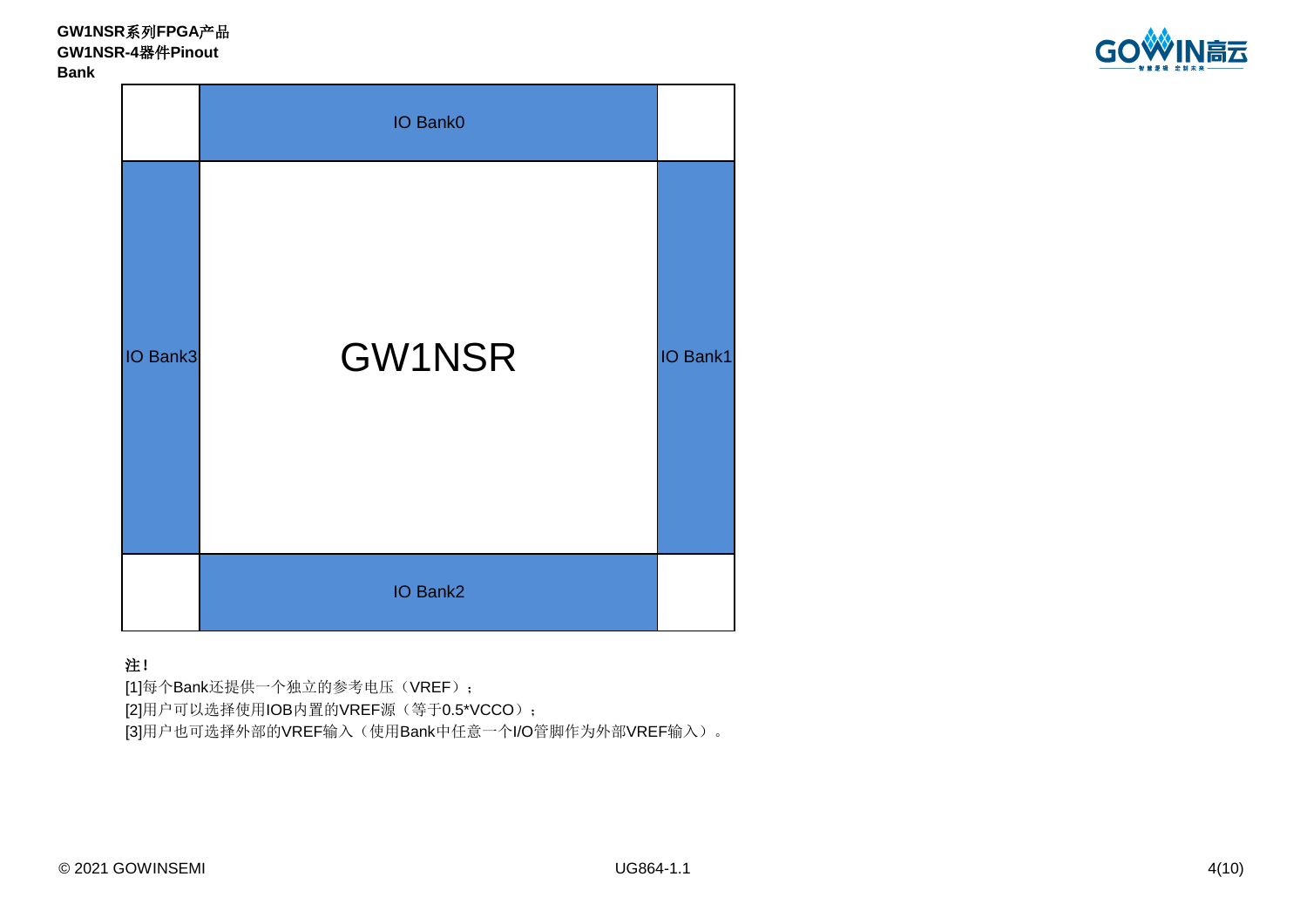|  | GW1NSR系列FPGA产品 |
|--|----------------|
|--|----------------|



| 管脚名                 | 功能               | <b>BANK</b>    | 配置功能    | 差分Pair         | <b>LVDS</b> | <b>X16</b>  | MG64P          |
|---------------------|------------------|----------------|---------|----------------|-------------|-------------|----------------|
| IOB <sub>13</sub> A | I/O              | 3              |         | True_of_IOB13B | <b>NONE</b> | <b>NONE</b> |                |
| IOB13B              | I/O              | 3              |         | Comp of IOB13A | <b>NONE</b> | <b>NONE</b> |                |
| IOB14A              | I/O              | 3              |         | True of IOB14B | <b>NONE</b> | <b>NONE</b> |                |
| IOB14B              | I/O              | 3              |         | Comp_of_IOB14A | <b>NONE</b> | <b>NONE</b> |                |
| IOB15A              | I/O              | 3              |         | True_of_IOB15B | <b>NONE</b> | <b>NONE</b> |                |
| IOB <sub>15</sub> B | I/O              | 3              |         | Comp_of_IOB15A | <b>NONE</b> | <b>NONE</b> |                |
| IOB16A/GCLKT 5      | I/O              | 3              | GCLKT_5 | True of IOB16B | <b>NONE</b> | <b>NONE</b> |                |
| IOB16B/GCLKC 5      | $\overline{1/O}$ | 3              | GCLKC 5 | Comp of IOB16A | <b>NONE</b> | <b>NONE</b> |                |
| IOB22A/GCLKT_4      | I/O              | 3              | GCLKT_4 | True_of_IOB22B | <b>NONE</b> | <b>NONE</b> |                |
| IOB22B/GCLKC_4      | I/O              | 3              | GCLKC_4 | Comp_of_IOB22A | <b>NONE</b> | <b>NONE</b> |                |
| IOB23A              | I/O              | 3              |         | True_of_IOB23B | <b>NONE</b> | <b>NONE</b> |                |
| IOB23B              | I/O              | 3              |         | Comp_of_IOB23A | <b>NONE</b> | <b>NONE</b> |                |
| IOB24A              | I/O              | 3              |         | True of IOB24B | <b>NONE</b> | <b>NONE</b> |                |
| IOB24B              | I/O              | 3              |         | Comp of IOB24A | <b>NONE</b> | <b>NONE</b> |                |
| IOB25A              | I/O              | 3              |         | True of IOB25B | <b>NONE</b> | <b>NONE</b> |                |
| IOB25B              | I/O              | 3              |         | Comp_of_IOB25A | <b>NONE</b> | <b>NONE</b> |                |
| IOB29A              | I/O              | 3              |         | True_of_IOB29B | <b>NONE</b> | <b>NONE</b> |                |
| IOB29B              | I/O              | 3              |         | Comp_of_IOB29A | <b>NONE</b> | <b>NONE</b> |                |
| IOB4A               | $\overline{1/O}$ | $\overline{3}$ |         | True of IOB4B  | <b>NONE</b> | <b>NONE</b> |                |
| IOB4B               | I/O              | 3              |         | Comp of IOB4A  | <b>NONE</b> | <b>NONE</b> |                |
| IOB5A               | I/O              | 3              |         | True_of_IOB5B  | <b>NONE</b> | <b>NONE</b> |                |
| IOB <sub>5</sub> B  | I/O              | 3              |         | Comp_of_IOB5A  | <b>NONE</b> | <b>NONE</b> |                |
| <b>IOB6A</b>        | I/O              | 3              |         | True of IOB6B  | <b>NONE</b> | <b>NONE</b> |                |
| IOB6B               | I/O              | 3              |         | Comp_of_IOB6A  | <b>NONE</b> | <b>NONE</b> |                |
| <b>IOB7A</b>        | I/O              | 3              |         | True of IOB7B  | <b>NONE</b> | <b>NONE</b> |                |
| <b>IOB7B</b>        | I/O              | 3              |         | Comp_of_IOB7A  | <b>NONE</b> | <b>NONE</b> |                |
| IOR11A/GCLKT_3      | $\overline{1/O}$ | $\overline{2}$ | GCLKT_3 | True_of_IOR11B | <b>TRUE</b> | x16         | G <sub>5</sub> |
| IOR11B/GCLKC_3      | I/O              | $\overline{2}$ | GCLKC_3 | Comp_of_IOR11A | <b>TRUE</b> | <b>NONE</b> | H <sub>5</sub> |
| IOR <sub>12</sub> A | I/O              | $\overline{2}$ |         | True_of_IOR12B | <b>NONE</b> | <b>NONE</b> |                |
| IOR12B              | $\overline{1/O}$ | $\overline{2}$ |         | Comp_of_IOR12A | <b>NONE</b> | <b>NONE</b> |                |
| IOR <sub>13</sub> A | I/O              | $\overline{2}$ |         | True_of_IOR13B | <b>TRUE</b> | x16         | G <sub>6</sub> |
| IOR13B              | I/O              | $\overline{2}$ |         | Comp_of_IOR13A | <b>TRUE</b> | <b>NONE</b> | H <sub>6</sub> |
| IOR14A              | I/O              | $\overline{2}$ |         | True_of_IOR14B | <b>NONE</b> | <b>NONE</b> |                |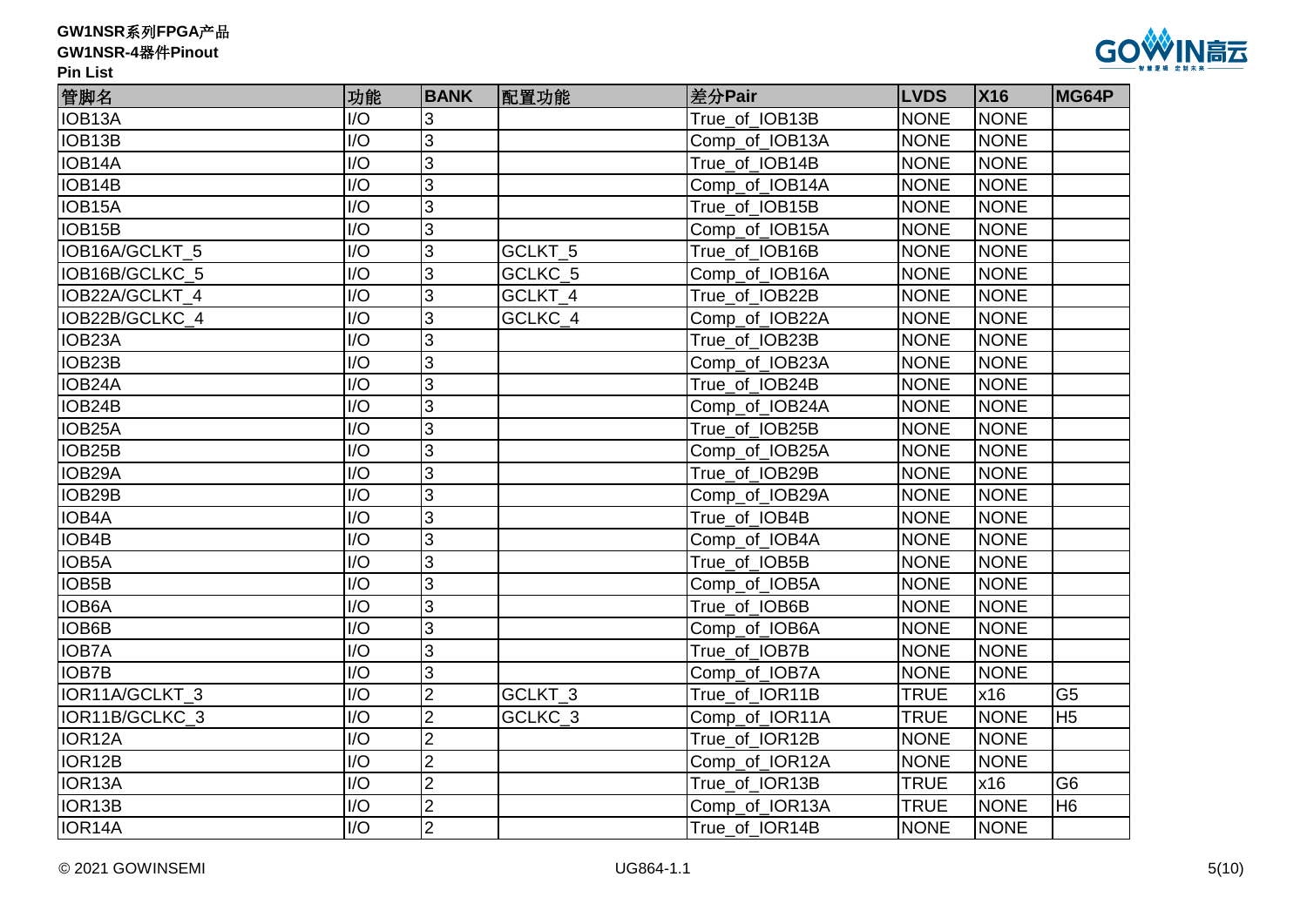# **GW1NSR-4**器件**Pinout**



| 管脚名                  | 功能               | <b>BANK</b>    | 配置功能          | 差分Pair         | <b>LVDS</b> | <b>X16</b>  | MG64P          |
|----------------------|------------------|----------------|---------------|----------------|-------------|-------------|----------------|
| IOR14B               | I/O              |                |               | Comp_of_IOR14A | <b>NONE</b> | <b>NONE</b> |                |
| IOR15A               | I/O              | $\overline{2}$ |               | True_of_IOR15B | <b>TRUE</b> | x16         | G7             |
| IOR15B               | I/O              | $\overline{2}$ |               | Comp_of_IOR15A | <b>TRUE</b> | <b>NONE</b> | H7             |
| IOR16A               | I/O              | $\overline{2}$ |               | True of IOR16B | <b>NONE</b> | <b>NONE</b> |                |
| IOR16B               | I/O              | $\overline{2}$ |               | Comp of IOR16A | <b>NONE</b> | <b>NONE</b> |                |
| IOR17A               | I/O              | $\overline{2}$ |               | True of IOR17B | <b>TRUE</b> | x16         | G <sub>8</sub> |
| IOR17B               | I/O              | $\overline{2}$ |               | Comp of IOR17A | <b>TRUE</b> | <b>NONE</b> | H <sub>8</sub> |
| IOR18A               | I/O              | $\overline{2}$ |               | True_of_IOR18B | <b>NONE</b> | <b>NONE</b> |                |
| IOR18B               | I/O              | $\overline{2}$ |               | Comp_of_IOR18A | <b>NONE</b> | <b>NONE</b> |                |
| IOR2A/RPLL T in      | I/O              | $\overline{2}$ | RPLL T in     | True_of_IOR2B  | <b>TRUE</b> | x16         | G <sub>1</sub> |
| IOR2B/RPLL_C_in      | I/O              | $\overline{2}$ | RPLL_C_in     | Comp_of_IOR2A  | <b>TRUE</b> | <b>NONE</b> | H1             |
| IOR3A/RPLL_T_fb      | I/O              | $\overline{2}$ | RPLL_T_fb     | True_of_IOR3B  | <b>NONE</b> | <b>NONE</b> |                |
| IOR3B/RPLL C fb      | I/O              | $\overline{2}$ | RPLL C fb     | Comp of IOR3A  | <b>NONE</b> | <b>NONE</b> |                |
| <b>IOR4A</b>         | I/O              | $\overline{2}$ |               | True_of_IOR4B  | <b>TRUE</b> | x16         | G <sub>2</sub> |
| IOR4B                | I/O              | $\overline{2}$ |               | Comp of IOR4A  | <b>TRUE</b> | <b>NONE</b> | H2             |
| IOR5A                | I/O              | $\overline{2}$ |               | True of IOR5B  | <b>NONE</b> | <b>NONE</b> |                |
| IOR5B                | I/O              | $\overline{2}$ |               | Comp_of_IOR5A  | <b>NONE</b> | <b>NONE</b> |                |
| <b>IOR6A</b>         | I/O              | $\overline{2}$ |               | True of IOR6B  | <b>TRUE</b> | x16         | G <sub>3</sub> |
| <b>IOR6B</b>         | $\overline{1/O}$ | $\overline{2}$ |               | Comp_of_IOR6A  | <b>TRUE</b> | <b>NONE</b> | H <sub>3</sub> |
| <b>IOR7A</b>         | I/O              | $\overline{2}$ |               | True_of_IOR7B  | <b>NONE</b> | <b>NONE</b> |                |
| <b>IOR7B</b>         | I/O              | $\overline{2}$ |               | Comp_of_IOR7A  | <b>NONE</b> | <b>NONE</b> |                |
| <b>IOR8A</b>         | I/O              | $\overline{2}$ |               | True_of_IOR8B  | <b>TRUE</b> | x16         | G4             |
| <b>IOR8B</b>         | I/O              | $\overline{2}$ |               | Comp_of_IOR8A  | <b>TRUE</b> | <b>NONE</b> | H <sub>4</sub> |
| IOR9A/GCLKT 2        | I/O              | $\overline{2}$ | GCLKT_2       | True_of_IOR9B  | <b>NONE</b> | <b>NONE</b> | F <sub>5</sub> |
| IOR9B/GCLKC 2        | I/O              | $\overline{2}$ | GCLKC_2       | Comp_of_IOR9A  | <b>NONE</b> | <b>NONE</b> | F <sub>4</sub> |
| IOT10A/MCLK/D4       | I/O              | $\overline{0}$ | MCLK/D4       | True of IOT10B | <b>NONE</b> | <b>NONE</b> |                |
| IOT10B/MCS N/D5      | I/O              | $\overline{0}$ | MCS N/D5      | Comp_of_IOT10A | <b>NONE</b> | <b>NONE</b> |                |
| IOT11A/MO/D6         | I/O              |                | MO/D6         | True of IOT11B | <b>NONE</b> | x16         | A <sub>1</sub> |
| IOT11B/MI/D7         | I/O              |                | MI/D7         | Comp_of_IOT11A | <b>NONE</b> | <b>NONE</b> | B <sub>1</sub> |
| IOT12A/DIN/CLKHOLD_N | I/O              |                | DIN/CLKHOLD_N | True_of_IOT12B | <b>NONE</b> | <b>NONE</b> | A2             |
| IOT12B/DOUT/WE N     | I/O              |                | DOUT/WE_N     | Comp_of_IOT12A | <b>NONE</b> | <b>NONE</b> | <b>B2</b>      |
| IOT13A/LPLL_T_in     | I/O              |                | LPLL_T_in     | True_of_IOT13B | <b>NONE</b> | x16         | B <sub>3</sub> |
| IOT13B/LPLL C in     | I/O              |                | LPLL_C_in     | Comp_of_IOT13A | <b>NONE</b> | <b>NONE</b> | A <sub>3</sub> |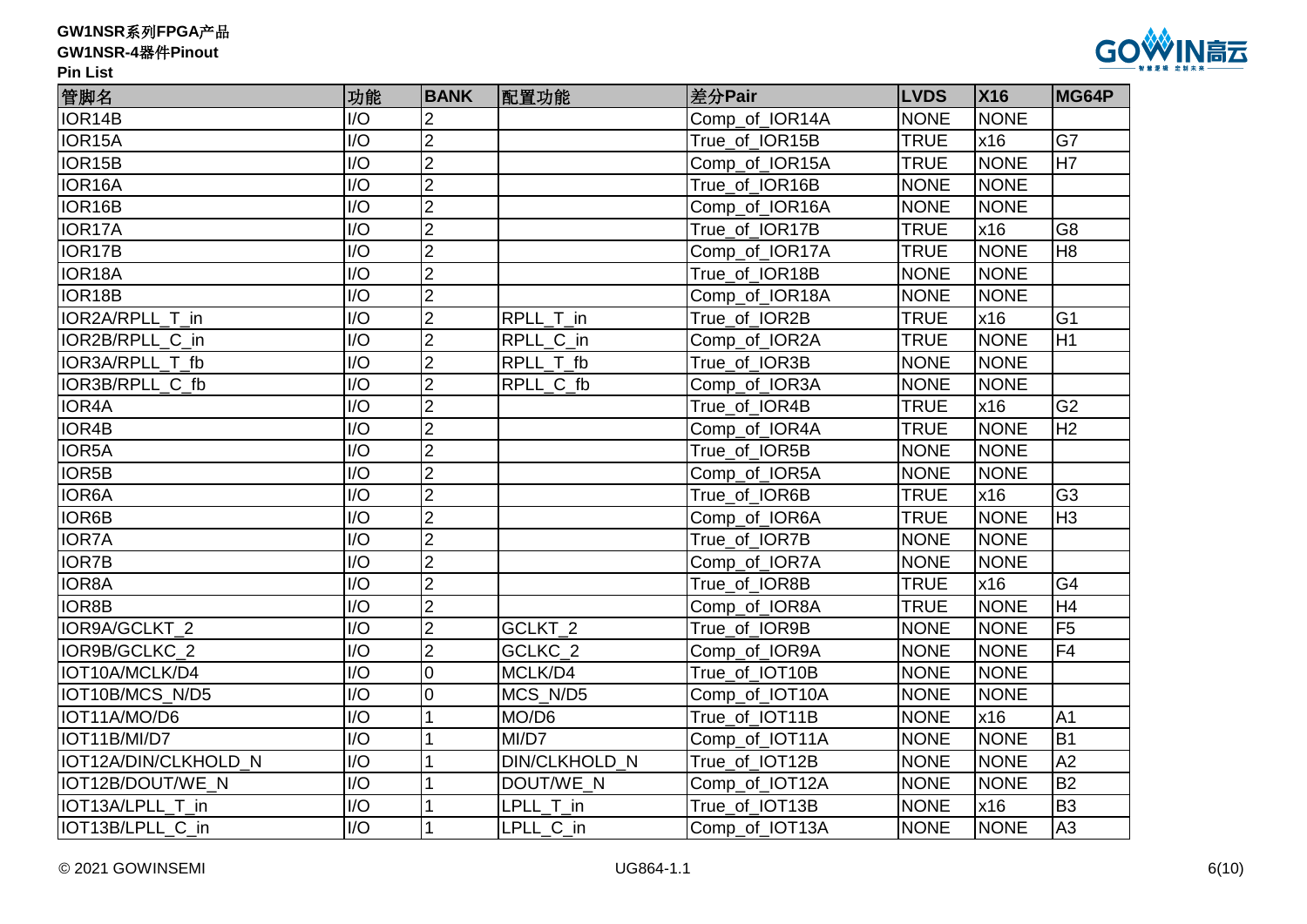| GW1NSR系列FPGA产品 |  |
|----------------|--|
|----------------|--|



| 管脚名                 | 功能               | <b>BANK</b>    | 配置功能              | 差分Pair         | <b>LVDS</b> | <b>X16</b>  | MG64P           |
|---------------------|------------------|----------------|-------------------|----------------|-------------|-------------|-----------------|
| IOT15A/LPLL_T_fb    | I/O              |                | LPLL T fb         | True_of_IOT15B | <b>NONE</b> | x16         | <b>B4</b>       |
| IOT15B/LPLL C fb    | I/O              |                | LPLL C fb         | Comp_of_IOT15A | <b>NONE</b> | <b>NONE</b> | A4              |
| IOT17A/GCLKT 0      | I/O              |                | GCLKT_0           | True_of_IOT17B | <b>NONE</b> | x16         | B <sub>5</sub>  |
| IOT17B/GCLKC_0      | I/O              |                | GCLKC_0           | Comp_of_IOT17A | <b>NONE</b> | <b>NONE</b> | A <sub>5</sub>  |
| IOT20A/GCLKT 1      | I/O              |                | GCLKT_1           | True_of_IOT20B | <b>NONE</b> | x16         | C <sub>5</sub>  |
| IOT20B/GCLKC_1      | I/O              |                | GCLKC_1           | Comp_of_IOT20A | <b>NONE</b> | <b>NONE</b> | C <sub>4</sub>  |
| IOT21A              | I/O              |                |                   | True_of_IOT21B | <b>NONE</b> | <b>NONE</b> | B <sub>6</sub>  |
| IOT <sub>21</sub> B | I/O              |                |                   | Comp_of_IOT21A | <b>NONE</b> | <b>NONE</b> | A <sub>6</sub>  |
| IOT22A              | I/O              |                |                   | True_of_IOT22B | <b>NONE</b> | x16         | B7              |
| IOT22B              | I/O              |                |                   | Comp_of_IOT22A | <b>NONE</b> | <b>NONE</b> | A7              |
| IOT24A              | I/O              |                |                   | True_of_IOT24B | <b>NONE</b> | x16         | A <sub>8</sub>  |
| IOT24B              | I/O              |                |                   | Comp_of_IOT24A | <b>NONE</b> | <b>NONE</b> | B <sub>8</sub>  |
| IOT26A              | I/O              |                |                   | True_of_IOT26B | <b>NONE</b> | x16         | $\overline{C7}$ |
| IOT <sub>26</sub> B | $\overline{1/O}$ |                |                   | Comp_of_IOT26A | <b>NONE</b> | <b>NONE</b> | $\overline{C8}$ |
| IOT29A              | I/O              |                |                   | True_of_IOT29B | <b>NONE</b> | x16         | E <sub>6</sub>  |
| IOT <sub>29</sub> B | I/O              |                |                   | Comp_of_IOT29A | <b>NONE</b> | <b>NONE</b> | D <sub>6</sub>  |
| IOT2A/TDI           | I/O              | $\overline{0}$ | TDI               | True of IOT2B  | <b>NONE</b> | x16         | E2              |
| IOT2B/TDO           | I/O              | $\overline{0}$ | <b>TDO</b>        | Comp of IOT2A  | <b>NONE</b> | <b>NONE</b> | E <sub>3</sub>  |
| IOT30A              | $\overline{1/O}$ |                |                   | True_of_IOT30B | <b>NONE</b> | <b>NONE</b> |                 |
| IOT30B              | $\overline{1/O}$ |                |                   | Comp_of_IOT30A | <b>NONE</b> | <b>NONE</b> |                 |
| IOT31A              | I/O              |                |                   | True_of_IOT31B | <b>NONE</b> | x16         | D <sub>7</sub>  |
| IOT31B              | I/O              |                |                   | Comp_of_IOT31A | <b>NONE</b> | <b>NONE</b> | D <sub>8</sub>  |
| IOT33A              | I/O              |                |                   | True_of_IOT33B | <b>NONE</b> | x16         | E7              |
| IOT33B              | $\overline{1/O}$ |                |                   | Comp_of_IOT33A | <b>NONE</b> | <b>NONE</b> | E <sub>8</sub>  |
| IOT35A              | I/O              |                |                   | True_of_IOT35B | <b>NONE</b> | x16         | F7              |
| IOT35B              | I/O              | 1              |                   | Comp_of_IOT35A | <b>NONE</b> | <b>NONE</b> | F <sub>8</sub>  |
| <b>IOT3A/TMS</b>    | I/O              | 0              | <b>TMS</b>        | True of IOT3B  | <b>NONE</b> | <b>NONE</b> | D <sub>2</sub>  |
| <b>IOT3B/TCK</b>    | I/O              | $\overline{0}$ | <b>TCK</b>        | Comp_of_IOT3A  | <b>NONE</b> | <b>NONE</b> | D <sub>3</sub>  |
| IOT4A/SCLK          | I/O              | $\mathbf 0$    | <b>SCLK</b>       | True_of_IOT4B  | <b>NONE</b> | x16         | F <sub>1</sub>  |
| IOT4B/JTAGSEL N     | $\overline{1/O}$ | $\mathbf 0$    | JTAGSEL_N         | Comp_of_IOT4A  | <b>NONE</b> | <b>NONE</b> | F <sub>2</sub>  |
| IOT5A/READY         | I/O              | $\overline{0}$ | <b>READY</b>      | True_of_IOT5B  | <b>NONE</b> | <b>NONE</b> | D <sub>1</sub>  |
| <b>IOT5B/DONE</b>   | I/O              | $\overline{0}$ | <b>DONE</b>       | Comp_of_IOT5A  | <b>NONE</b> | <b>NONE</b> |                 |
| IOT6A/RECONFIG N    | I/O              | $\overline{0}$ | <b>RECONFIG N</b> | True of IOT6B  | <b>NONE</b> | x16         | E <sub>1</sub>  |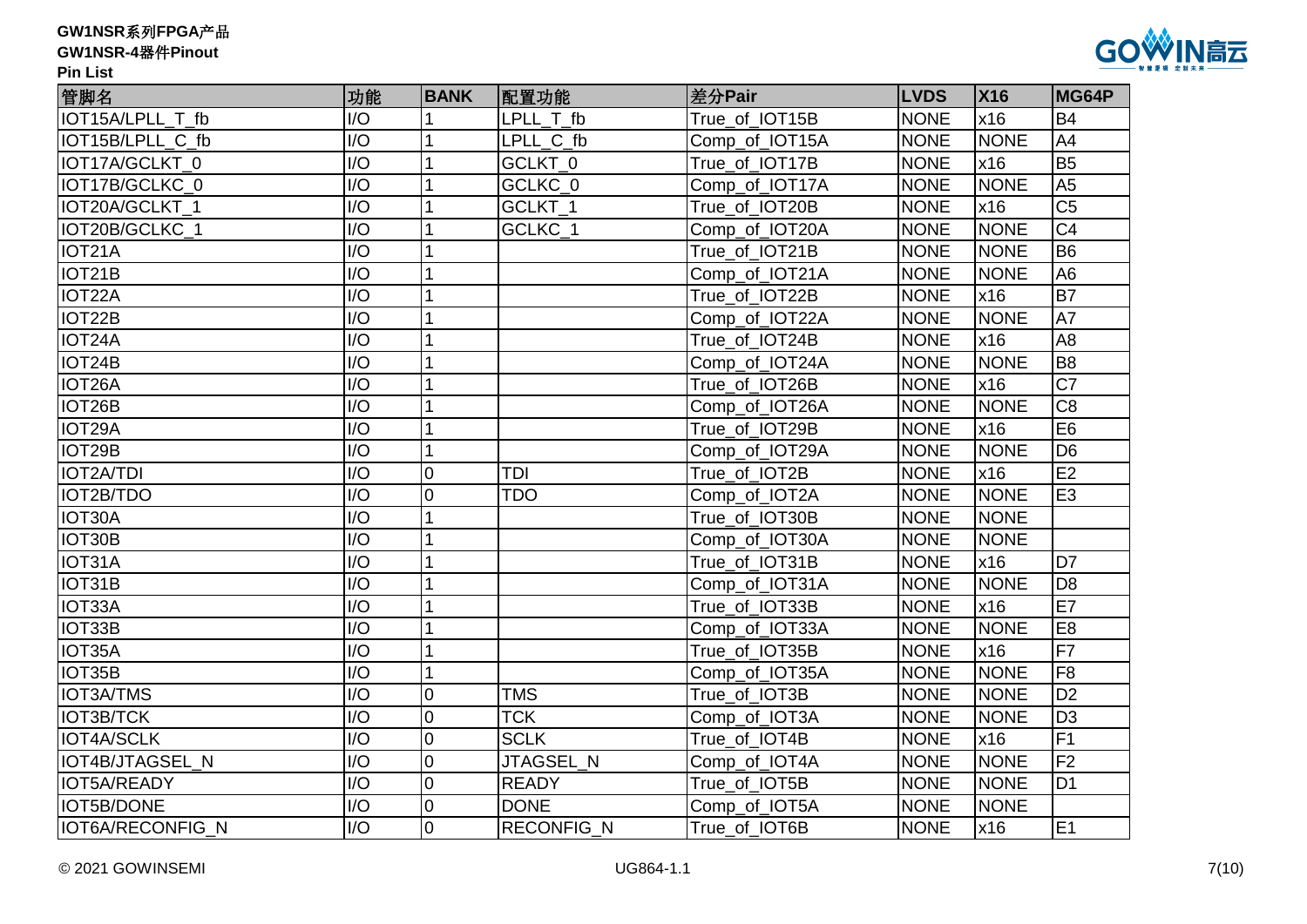# **GW1NSR-4**器件**Pinout**



| 管脚名                | 功能     | <b>BANK</b>    | 配置功能              | 差分Pair        | <b>LVDS</b> | <b>X16</b>  | MG64P          |
|--------------------|--------|----------------|-------------------|---------------|-------------|-------------|----------------|
| IOT6B/MODE0        | I/O    | 10             | MODE0             | Comp_of_IOT6A | <b>NONE</b> | <b>NONE</b> |                |
| IOT7A/MODE1        | I/O    | 10             | <b>MODE1</b>      | True of IOT7B | <b>NONE</b> | <b>NONE</b> |                |
| IOT7B/MODE2        | I/O    | $\overline{0}$ | MODE2             | Comp_of_IOT7A | <b>NONE</b> | <b>NONE</b> |                |
| IOT8A/SSPI_CS_N/D0 | I/O    | 10             | SSPI_CS_N/D0      | True of IOT8B | <b>NONE</b> | x16         | C <sub>1</sub> |
| IOT8B/SO/D1        | I/O    | 0              | SO/D1             | Comp_of_IOT8A | <b>NONE</b> | <b>NONE</b> | C <sub>2</sub> |
| IOT9A/SI/D2        | I/O    | $\overline{0}$ | SI/D <sub>2</sub> | True of IOT9B | <b>NONE</b> | <b>NONE</b> |                |
| IOT9B/FASTRD N/D3  | I/O    | 0              | FASTRD N/D3       | Comp_of_IOT9A | <b>NONE</b> | <b>NONE</b> |                |
| <b>VCC</b>         | Power  | N/A            |                   |               |             |             | D <sub>5</sub> |
| VCCO0              | Power  | N/A            |                   |               |             |             | C <sub>3</sub> |
| VCCO <sub>1</sub>  | Power  | N/A            |                   |               |             |             | C <sub>6</sub> |
| VCCO <sub>2</sub>  | Power  | N/A            |                   |               |             |             | F <sub>6</sub> |
| VCCO <sub>3</sub>  | Power  | N/A            |                   |               |             |             | F <sub>3</sub> |
| <b>VCCX</b>        | Power  | N/A            |                   |               |             |             | E <sub>4</sub> |
| <b>VSS</b>         | Ground | N/A            |                   |               |             |             | D <sub>4</sub> |
| <b>VSS</b>         | Ground | N/A            |                   |               |             |             | E <sub>5</sub> |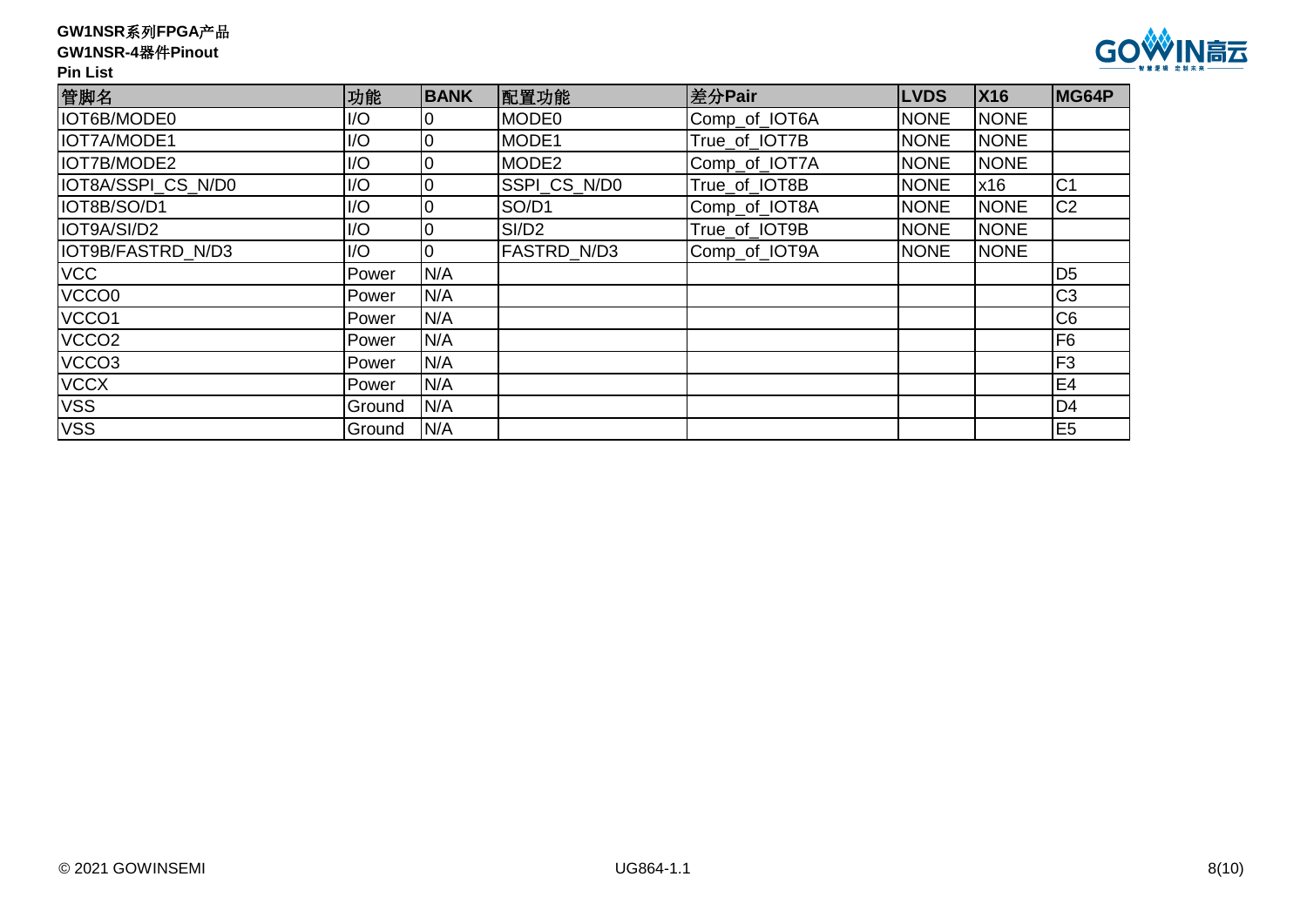|  | GW1NSR系列FPGA产品 |
|--|----------------|
|--|----------------|

#### **True LVDS**



IOR4A I/O 2 True\_of\_IOR4B TRUE x16 G2 IOR4B  $\vert$ I/O  $\vert$ 2  $\vert$  Comp\_of\_IOR4A TRUE NONE H2 IOR6A I/O 2 True\_of\_IOR6B TRUE x16 G3 IOR6B I/O 2 Comp\_of\_IOR6A TRUE NONE H3 IOR8A I/O 2 True\_of\_IOR8B TRUE x16 G4 IOR8B I/O 2 | Comp\_of\_IOR8A TRUE NONE H4